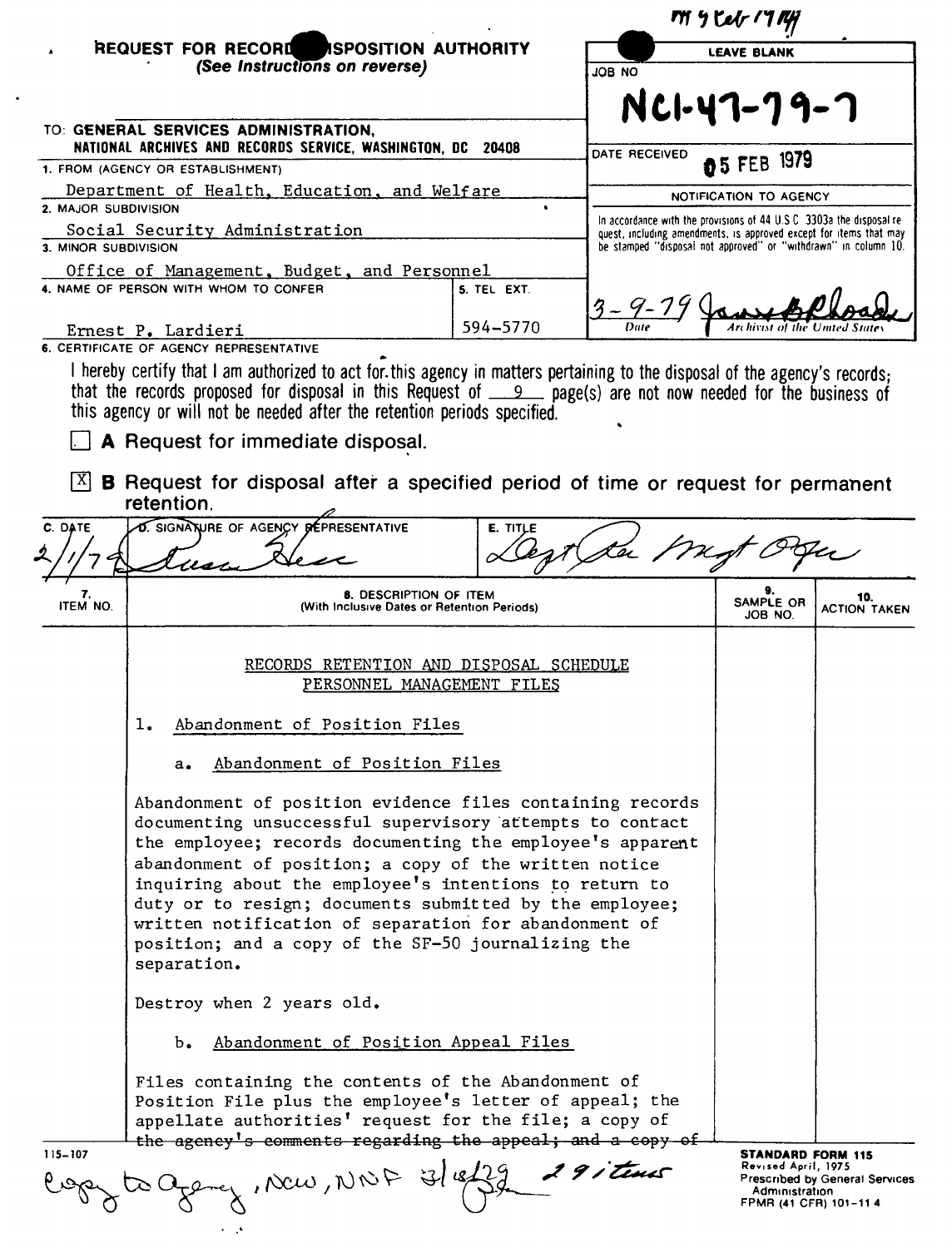## **INSTRUCTIONS**

Use Standard Form 115 (obtainable from supply depots of the<br>Federal Supply Service, General Services Administration) and the<br>Continuation should be provided of the types of records in-<br>Continuation sheet Standard Form 115a continuation sheet Standard Form 1154 (obtainable from the Rec-<br>ords Disposition Division. Office of Federal Records Centers, Na-<br>tional Archives and Records Service, Washington, D.C. 20408) to an itemization and accurate tional Archives and Records Service. Washington. D.C. 20408) to' An itemization and accurate identification should be provided of obtain authority to dispose of records or to request permanent re-<br>tention of records. Detach the fifth copy from the set and keep as<br> $\frac{1}{2}$  reads are proposed the largest processes of resolution of the largest proctica tention of records. Detach the fifth copy from the set and keep as Each series should comprise the largest practical grouping of your reference copy. Submit the first four copies of the set to the connectable grouping of s National Archives and Records Service. One copy will be returned<br>to the agency as position of items that are authorized for disposal.<br>Items withdrawn or not approved for disposal will be so marked.<br>Each SF 115 requiring Co accompanied by a notification of approval from GAO.

 $\bullet$ 

Entries 1, 2, and 3 should show what agency has custody of the<br>records that are identified on the form, and should contain the name<br>of the department or independent agency, and its major and minor<br>subdivisions.

agency representative. The number of pages involved in the request period should read: "Until ascertained that reproduced copies or

mediately. Box B should be checked if continuing disposal authority visions of FPMR § 101-11.5 should be observed. is requested or if permanent retention is requested. Only one box *Entry 9* should be checked if samples are submitted for an item.

tified on the form in sequence. i.e.. 1.2.3. 4Letc. . .\_ :....!iubmitted. the relevant joband item number should be entered.

*Entry 8* should show what records are proposed for disposal. *Entry 10* should be left blank.

General Instructions: Center headings should indicate what office's records are in-

**•** 

your reference copy, Submit the first four copies of the set to the separately organized and logically related materials that can be separately organized and logically related materials that can be National Archives and Re

be made of the records, thus:

. If immediate disposal is requested of past accumulations of rec- *Specific Instructions:* ords, the inclusive dates.during which' the records were produced

tions or events. A future action or event that is to determine the **Entries** 4 and 5 should help identify and locate the person to retention period must be objective and definite. If disposal of the vhom inquiries regarding the records should be directed. records is contingent upon their being microfilmed, or otherwise *Entry* 6 should be signed and dated on the four copies by the reproduced or recorded on machine readable media. the retention should be inserted. The state of the state of the cordings have been made in accordance with GSA regulations Box-A should be checked if the records may be disposed of im- and are adequate substitutes for the paper records." Also. the pro-

may be checked. The checked intervals of the records are not required unless they are *Entry* 7 should contain the numbers of the items of records iden-<br>requested by the NARS appraiser. If an item has been previously

SSA Records Officer

Budget, and Personnel Office Management,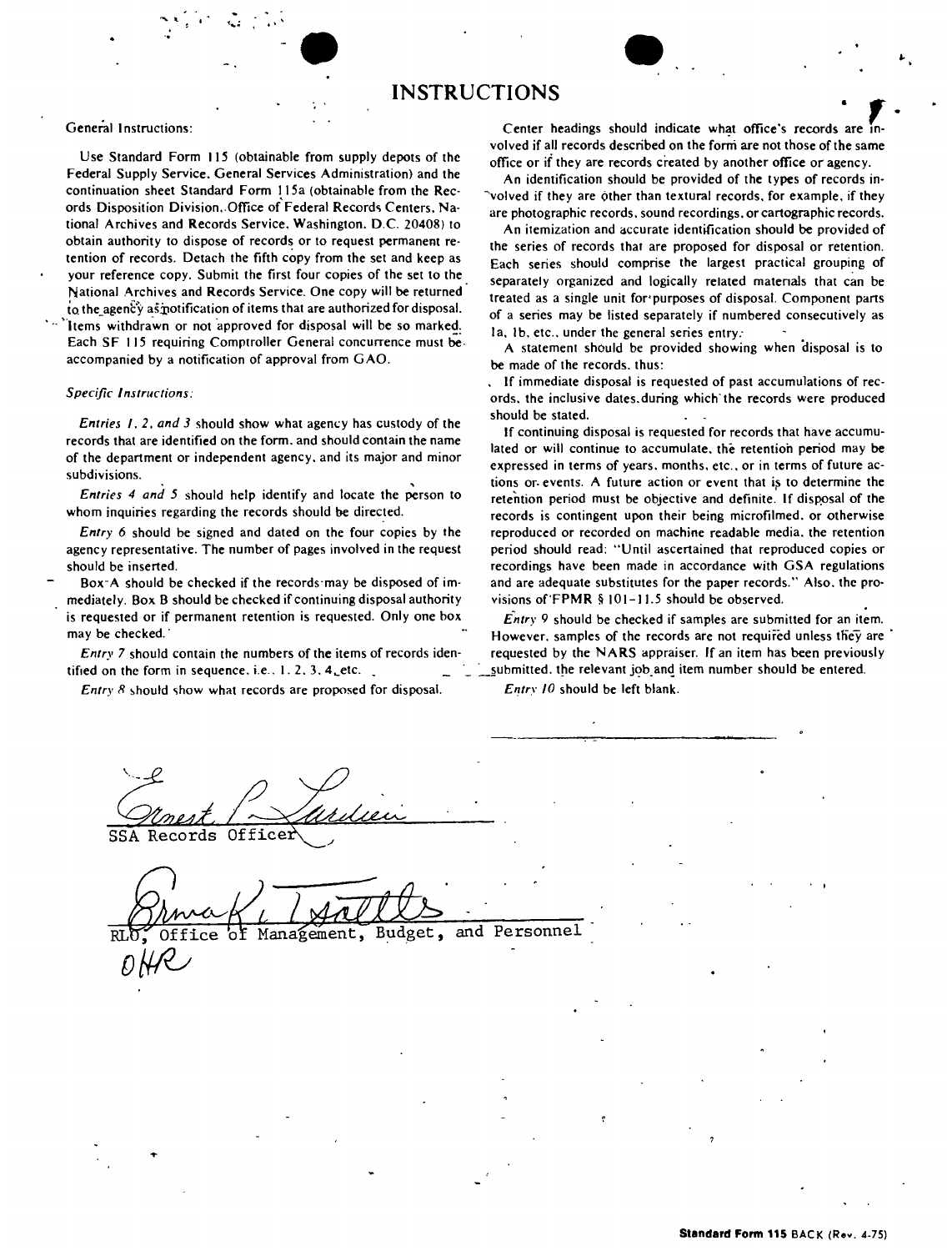|                      | ON 8OL<br><b>Request for Records Disposition Authority-Continuation</b>                                                                                                                                                                                                                                                                                                           |  |                           | PAGE OF 9<br>2             |
|----------------------|-----------------------------------------------------------------------------------------------------------------------------------------------------------------------------------------------------------------------------------------------------------------------------------------------------------------------------------------------------------------------------------|--|---------------------------|----------------------------|
| 7.<br><b>ITEM NO</b> | 8. DESCRIPTION OF ITEM<br>(With Inclusive Dates or Retention Periods)                                                                                                                                                                                                                                                                                                             |  | 9.<br>SAMPLE OR<br>ON BOL | 10.<br><b>ACTION TAKEN</b> |
|                      | the appellate decision.                                                                                                                                                                                                                                                                                                                                                           |  |                           |                            |
|                      | Transfer to the Federal Records Center (FRC) 2 years after<br>settlement. Destroy after a total 7 years' retention.                                                                                                                                                                                                                                                               |  |                           |                            |
|                      | 2.<br>Termination Files                                                                                                                                                                                                                                                                                                                                                           |  |                           |                            |
|                      | Termination During Probation Evidence Files<br>$a_{\bullet}$                                                                                                                                                                                                                                                                                                                      |  |                           |                            |
|                      | Files containing records documenting the reasons for<br>terminating an employee's appointment during the probation+<br>ary period; any documents submitted by the employee; a<br>copy of the written notice to the employee; and a copy<br>of the SF-50 journalizing the termination.                                                                                             |  |                           |                            |
|                      | Destroy 6 months after the file is closed or 6 months after<br>the date of the last document in the file, whichever is<br>earlier                                                                                                                                                                                                                                                 |  |                           |                            |
|                      | Termination During Probation Appeal Files<br>ь.                                                                                                                                                                                                                                                                                                                                   |  |                           |                            |
|                      | Files containing the contents of the Termination During<br>Probation Evidence File plus the employee's letter of<br>appeal, the appellate authorities' written request for<br>the file, and a copy of the appellate decision.                                                                                                                                                     |  |                           |                            |
|                      | Transfer to the FRC 2 years after settlement.<br>Destroy<br>after a total 7 years' retention.                                                                                                                                                                                                                                                                                     |  |                           |                            |
|                      | c. Termination of Temporary Appointment Evidence Files                                                                                                                                                                                                                                                                                                                            |  |                           |                            |
|                      | Files containing records documenting the reasons for ter-<br>minating an employee's temporary appointment prior to the<br>termination date where those reasons are for cause (i.e.,<br>misconduct or poor work performance); any documents<br>submitted by the employee; a copy of the written notice<br>to the employee and a copy of the SF-50 journalizing the<br>termination. |  |                           |                            |
|                      | Destroy 6 months after the file is closed or 6 months after<br>the date of the last document in the file, whichever is<br>earlier.                                                                                                                                                                                                                                                |  |                           |                            |
|                      | Termination of Excepted Appointment Evidence Files<br>d.                                                                                                                                                                                                                                                                                                                          |  |                           |                            |
|                      | Files containing records documenting the reason(s) for<br>terminating an employee's excepted appointment where<br>those reasons for cause (i.e., misconduct or poor work                                                                                                                                                                                                          |  |                           |                            |
| $115 - 203$          | Four copies, including original, to be submitted to the National Archives                                                                                                                                                                                                                                                                                                         |  |                           | STANDARD FORM 115-A        |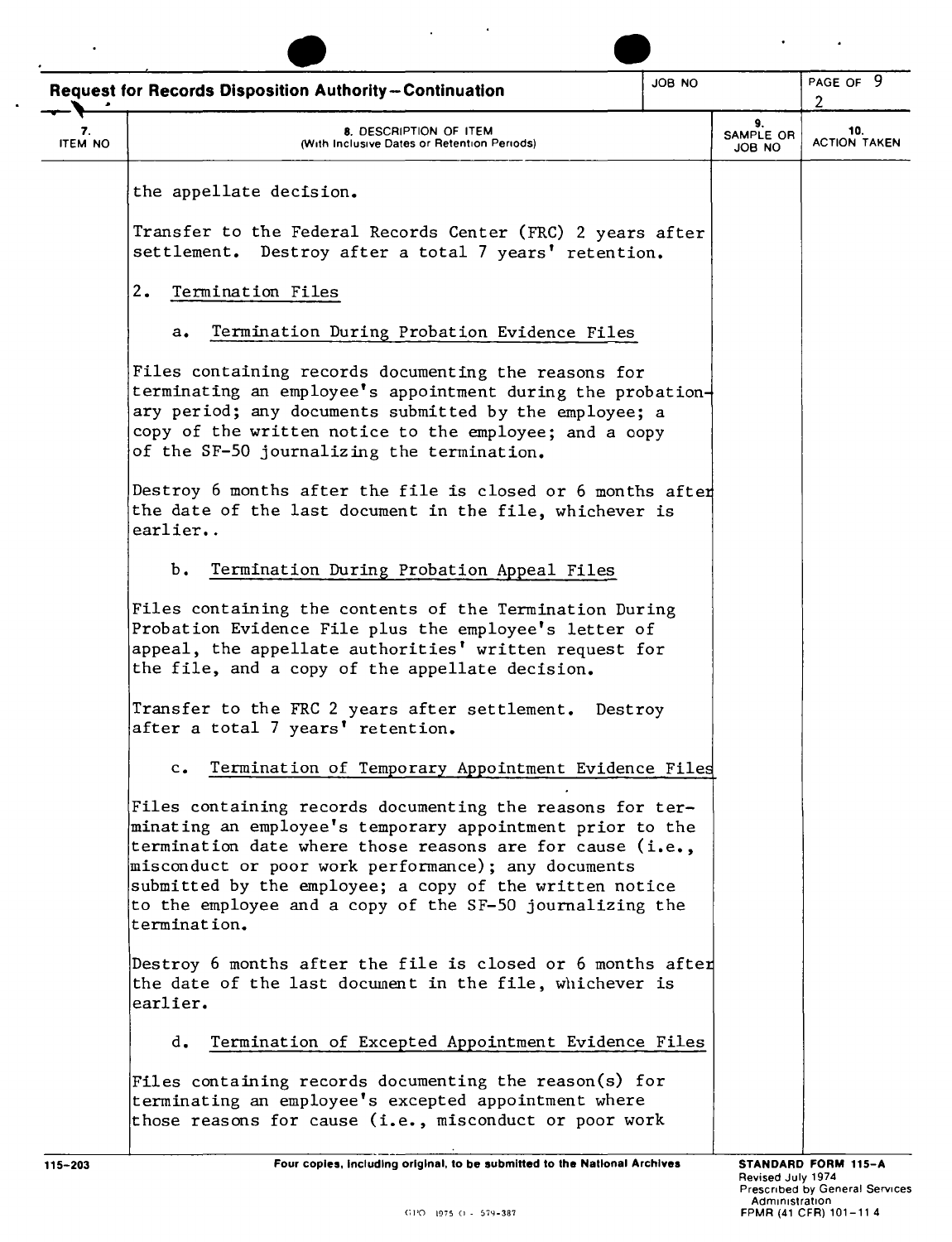|                      | JOB NO<br><b>Request for Records Disposition Authority-Continuation</b>                                                                                                                                                                                                                                                                                                                                                                                                                                             |  |                                                           | PAGE OF 9<br>3             |
|----------------------|---------------------------------------------------------------------------------------------------------------------------------------------------------------------------------------------------------------------------------------------------------------------------------------------------------------------------------------------------------------------------------------------------------------------------------------------------------------------------------------------------------------------|--|-----------------------------------------------------------|----------------------------|
| 7.<br><b>ITEM NO</b> | 8. DESCRIPTION OF ITEM<br>(With Inclusive Dates or Retention Periods)                                                                                                                                                                                                                                                                                                                                                                                                                                               |  | 9.<br>SAMPLE OR<br>JOB NO                                 | 10.<br><b>ACTION TAKEN</b> |
|                      | performance); any documents submitted by the employee;<br>a copy of the written notice to the employee; and a copy<br>of the SF-50 journalizing the termination.                                                                                                                                                                                                                                                                                                                                                    |  |                                                           |                            |
|                      | Destroy 6 months after the file is closed or 6 months<br>after the date of the last document in the file, which-<br>ever is earlier.                                                                                                                                                                                                                                                                                                                                                                                |  |                                                           |                            |
|                      | 3.<br>Grievance Files                                                                                                                                                                                                                                                                                                                                                                                                                                                                                               |  |                                                           |                            |
|                      | Informal HEW Grievance Files<br>а.                                                                                                                                                                                                                                                                                                                                                                                                                                                                                  |  | $NC - 47 - 75+$                                           |                            |
|                      | Records encompassing information or documents relating to<br>Stage 1 (presentation to immediate supervisor) and Stage<br>2 (the final informal presentation to the first official<br>in HEW, excluding the employee's immediate supervisor,<br>with authority to decide on the matter grieved) decisions<br>including personal relief sought. In addition, the file<br>contains documented material used in consideration of the<br>grievance, and correspondence related to its disposition.                       |  | 20, item<br>XIV.A.,<br>$NC_{47-77}$<br>$06$ , item<br>III |                            |
|                      | Formal HEW Grievance Files<br>ъ.                                                                                                                                                                                                                                                                                                                                                                                                                                                                                    |  |                                                           |                            |
|                      | File containing the contents of the Informal HEW Grievance<br>File plus: the employee's written request for formal<br>review; records documenting attempts to resolve the<br>grievance during initial consideration; records documenting<br>the HEW grievance examiner's review of the grievance<br>including hearing transcripts and the examiner's report<br>of findings and recommendations; the formal grievance<br>decision; and any documents relating to a reconsideration<br>request to the Secretary, HEW. |  |                                                           |                            |
|                      | c. Negotiated Grievance Case Files                                                                                                                                                                                                                                                                                                                                                                                                                                                                                  |  |                                                           |                            |
|                      | Documents accumulated in the filing and resolution of a<br>grievance raised by an SSA bargaining unit employee.<br>Included are investigative reports, Form SSA-2048, Dis-<br>position of Grievances, memorandums of recommended<br>resolution, settlement memorandums (if settled), and<br>related documents, and similar documents for miniarbitra-<br>tion cases.                                                                                                                                                |  |                                                           |                            |
|                      | Destroy the file 3 years after the case is closed (General<br>Records Schedule (GRS) $2$ , item $3.1.a.$ ).                                                                                                                                                                                                                                                                                                                                                                                                         |  |                                                           |                            |
| $115 - 203$          | Four copies, including original, to be submitted to the National Archives                                                                                                                                                                                                                                                                                                                                                                                                                                           |  |                                                           | STANDARD FORM 115-A        |

 $\ddot{\phantom{a}}$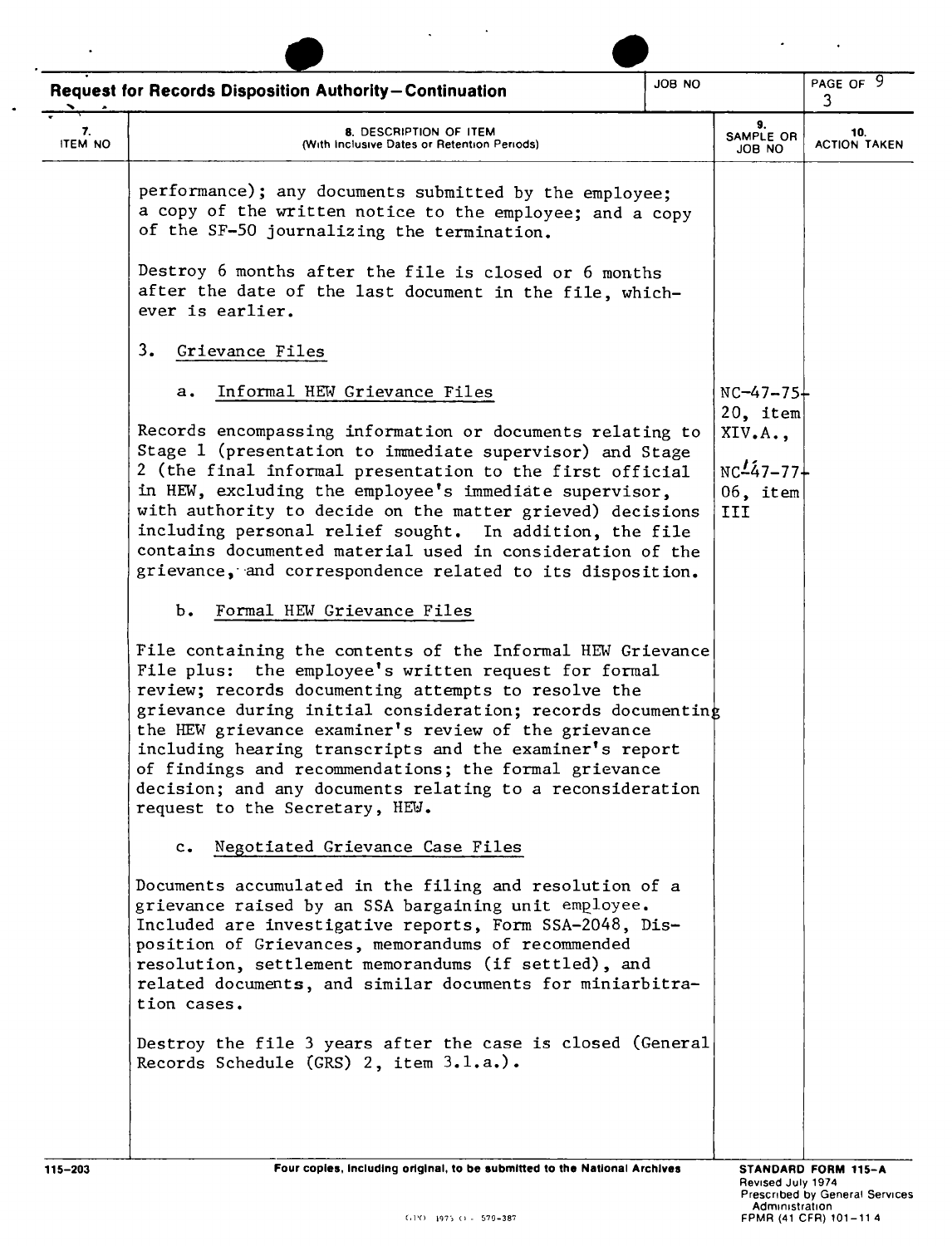|                      | <b>Request for Records Disposition Authority-Continuation</b>                                                                                                                                                                                                                                                                                                                                                                                                                            | JOB NO |                                     | PAGE OF 9<br>4                                               |  |
|----------------------|------------------------------------------------------------------------------------------------------------------------------------------------------------------------------------------------------------------------------------------------------------------------------------------------------------------------------------------------------------------------------------------------------------------------------------------------------------------------------------------|--------|-------------------------------------|--------------------------------------------------------------|--|
| 7.<br><b>ITEM NO</b> | 8. DESCRIPTION OF ITEM<br>(With Inclusive Dates or Retention Periods)                                                                                                                                                                                                                                                                                                                                                                                                                    |        | 9.<br>SAMPLE OR<br>JOB NO           | 10.<br><b>ACTION TAKEN</b>                                   |  |
|                      | Remand Evidence Files<br>4.                                                                                                                                                                                                                                                                                                                                                                                                                                                              |        |                                     |                                                              |  |
|                      | Remands Not Proposed or Effected<br>а.                                                                                                                                                                                                                                                                                                                                                                                                                                                   |        |                                     |                                                              |  |
|                      | Files containing records documenting the proposing<br>official's reason(s) for inquiring about a proposed<br>reprimand; a draft written notice of proposal to reprimand;<br>and documentation indicating the reason(s) for not<br>pursuing the reprimand.                                                                                                                                                                                                                                |        |                                     |                                                              |  |
|                      | Destroy when employee separates or when 1 year old, which-<br>ever is earlier.                                                                                                                                                                                                                                                                                                                                                                                                           |        |                                     |                                                              |  |
|                      | Remands Proposed But Not Effected<br>$b$ .                                                                                                                                                                                                                                                                                                                                                                                                                                               |        |                                     |                                                              |  |
|                      | Files containing records documenting the reason (s) for<br>proposing the reprimand; a copy of the written proposal<br>letter to reprimand; any written or oral replies made<br>by the employee; records documenting the arbitration<br>process or examiner's inquiry including transcripts, the<br>examiner's report of findings and recommendations or<br>arbitrator's decision; and a copy of the letter withdraw-<br>ing the proposal letter or written decision not to<br>reprimand. |        |                                     |                                                              |  |
|                      | Destroy when proposal is withdrawn; a decision is made<br>not to reprimand; or 1 year after the date of the proposal<br>letter; whichever is earlier.                                                                                                                                                                                                                                                                                                                                    |        |                                     |                                                              |  |
|                      | Remands Proposed and Effected<br>$\mathbf{c}$ .                                                                                                                                                                                                                                                                                                                                                                                                                                          |        |                                     |                                                              |  |
|                      | Files containing records documenting the reason(s) for<br>proposing the reprimand; a copy of the written proposal<br>letter to reprimand; any written or oral replies made by<br>the employee; a copy of the written decision(s) to<br>reprimand; and records documenting the arbitration process<br>or examiner's inquiry including transcripts, the examiner's<br>report of findings and recommendations, and the arbitrator's<br>decision.                                            |        |                                     |                                                              |  |
|                      | Destroy when employee separates; after the date specified<br>in the reprimand or after 2 years; whichever is earlier.                                                                                                                                                                                                                                                                                                                                                                    |        |                                     |                                                              |  |
|                      | Adverse Action Files<br>5.                                                                                                                                                                                                                                                                                                                                                                                                                                                               |        |                                     |                                                              |  |
|                      | Actions Not Proposed or Effected<br>а.                                                                                                                                                                                                                                                                                                                                                                                                                                                   |        | 47-75-20 NC-4                       |                                                              |  |
|                      | Files containing records documenting the proposing<br>official's reason(s) for inquiring about a proposed adverse                                                                                                                                                                                                                                                                                                                                                                        |        | Item XIV.B.                         |                                                              |  |
| 115-203              | Four copies, including original, to be submitted to the National Archives                                                                                                                                                                                                                                                                                                                                                                                                                |        | Revised July 1974<br>Administration | STANDARD FORM 115-A<br><b>Prescribed by General Services</b> |  |
|                      | GPO 1975 O - 579-387                                                                                                                                                                                                                                                                                                                                                                                                                                                                     |        |                                     | FPMR (41 CFR) 101-114                                        |  |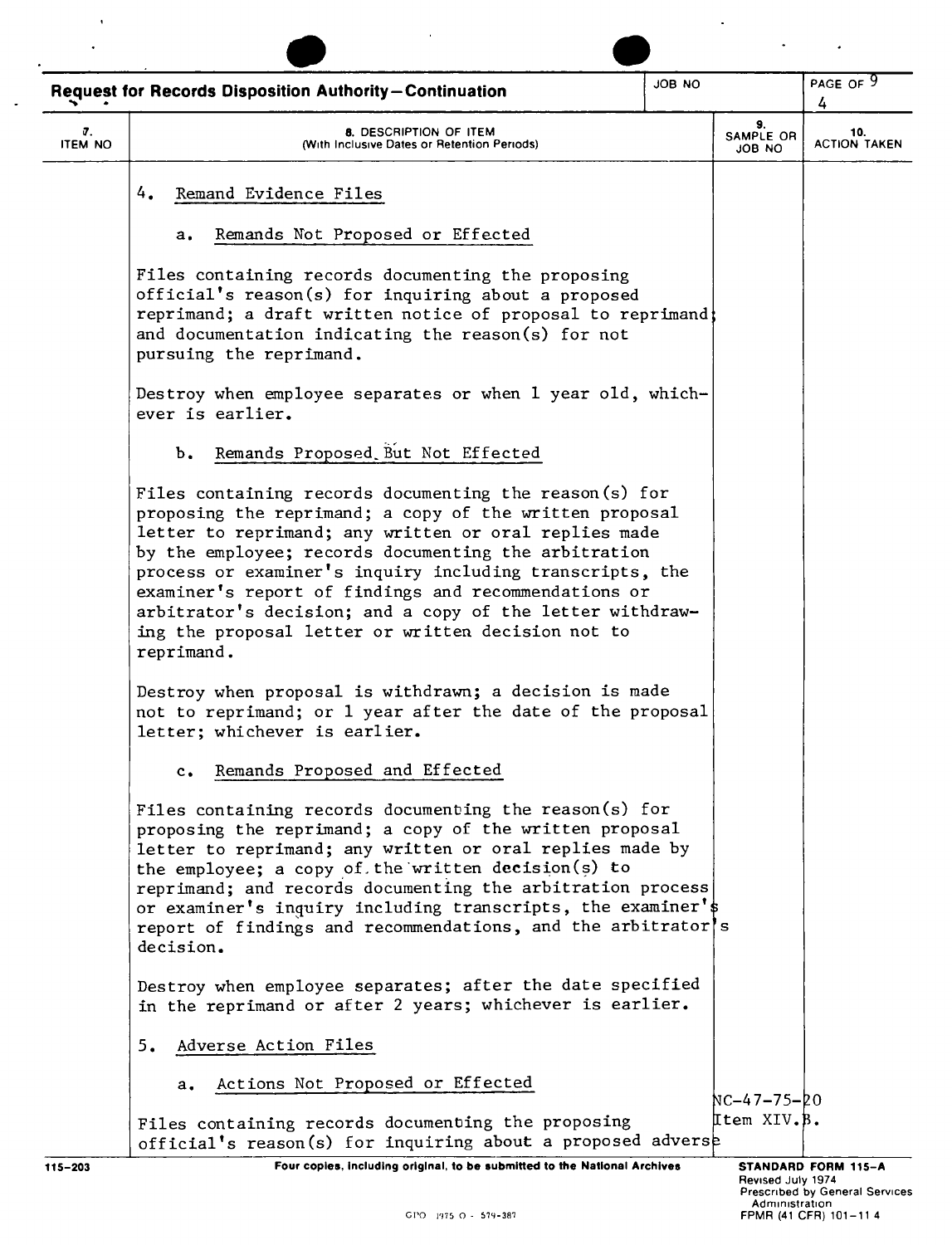|                      | <b>Request for Records Disposition Authority-Continuation</b>                                                                                                                                                                                                                                                                                                                                                                                                                                                                                                                                                                                                                                                                                                                                                                                                                                                        | JOB NO |                           | PAGE OF 9                  |
|----------------------|----------------------------------------------------------------------------------------------------------------------------------------------------------------------------------------------------------------------------------------------------------------------------------------------------------------------------------------------------------------------------------------------------------------------------------------------------------------------------------------------------------------------------------------------------------------------------------------------------------------------------------------------------------------------------------------------------------------------------------------------------------------------------------------------------------------------------------------------------------------------------------------------------------------------|--------|---------------------------|----------------------------|
| 7.<br><b>ITEM NO</b> | 8. DESCRIPTION OF ITEM<br>(With Inclusive Dates or Retention Periods)                                                                                                                                                                                                                                                                                                                                                                                                                                                                                                                                                                                                                                                                                                                                                                                                                                                |        | 9.<br>SAMPLE OR<br>ON BOL | 10.<br><b>ACTION TAKEN</b> |
|                      | action; a draft proposal letter; and documentation indica-<br>ting the reason(s) for not pursuing the adverse action.                                                                                                                                                                                                                                                                                                                                                                                                                                                                                                                                                                                                                                                                                                                                                                                                |        |                           |                            |
|                      | Destroy when employee separates; or when 1 year old;<br>whichever is earlier.                                                                                                                                                                                                                                                                                                                                                                                                                                                                                                                                                                                                                                                                                                                                                                                                                                        |        |                           |                            |
|                      | NOTE: If an employee resigns prior to receipt of a pro-<br>posal to separate, the records may be retained for 1 year.                                                                                                                                                                                                                                                                                                                                                                                                                                                                                                                                                                                                                                                                                                                                                                                                |        |                           |                            |
|                      | b. Actions Proposed and Not Effected                                                                                                                                                                                                                                                                                                                                                                                                                                                                                                                                                                                                                                                                                                                                                                                                                                                                                 |        |                           |                            |
|                      | Files containing records documenting the reason(s) for<br>proposing the adverse action; a copy of the proposal<br>letter, and any (1) written or oral replies made by the<br>employee; (2) records documenting the examiner's inquiry<br>or predecision hearing including transcripts, the<br>examiner's report of findings and recommendations or pre-<br>decision recommendations; (3) records documenting the<br>arbitration process including: transcripts and the arbi-<br>trator's decision; and (4) a copy of the letter withdrawing<br>the proposal letter or written decision not to take<br>adverse action. Record copies are maintained by the<br>Servicing Personnel Office (SRO). For headquarters, the<br>SRO is SSA <sup>'s</sup> Office of Human Resources (OHR). For field,<br>the SRO is part of the HEW organizational structure.<br>Informational copies may be maintained by other SSA offices. |        |                           |                            |
|                      | (1)<br>OHR Copies                                                                                                                                                                                                                                                                                                                                                                                                                                                                                                                                                                                                                                                                                                                                                                                                                                                                                                    |        |                           |                            |
|                      | Destroy when proposal is withdrawn; decision is made not $t\phi$<br>proceed; or 1 year after the date of the proposal notice;<br>whichever is earliest.                                                                                                                                                                                                                                                                                                                                                                                                                                                                                                                                                                                                                                                                                                                                                              |        |                           |                            |
|                      | NOTE: If an employee resigns prior to receipt of a<br>decision to separate, the records may be retained for<br>1 year.                                                                                                                                                                                                                                                                                                                                                                                                                                                                                                                                                                                                                                                                                                                                                                                               |        |                           |                            |
|                      | Other Copies<br>(2)                                                                                                                                                                                                                                                                                                                                                                                                                                                                                                                                                                                                                                                                                                                                                                                                                                                                                                  |        |                           |                            |
|                      | Destroy immediately after proposal is withdrawn.                                                                                                                                                                                                                                                                                                                                                                                                                                                                                                                                                                                                                                                                                                                                                                                                                                                                     |        |                           |                            |
|                      | Actions Proposed and Effected<br>$c_{\bullet}$                                                                                                                                                                                                                                                                                                                                                                                                                                                                                                                                                                                                                                                                                                                                                                                                                                                                       |        |                           |                            |
|                      | Files containing records documenting the reason(s) for<br>proposing the adverse action; a copy of the proposal<br>letter; and any (1) written or oral replies made by the<br>employee; (2) records documenting the examiner's inquiry<br>or a predecision hearing including transcripts, and the<br>examiner's report of findings and recommendations or                                                                                                                                                                                                                                                                                                                                                                                                                                                                                                                                                             |        |                           |                            |

 $\overline{\phantom{a}}$ 

115-203 **Four copies, Including original, to be submitted to the National Archives**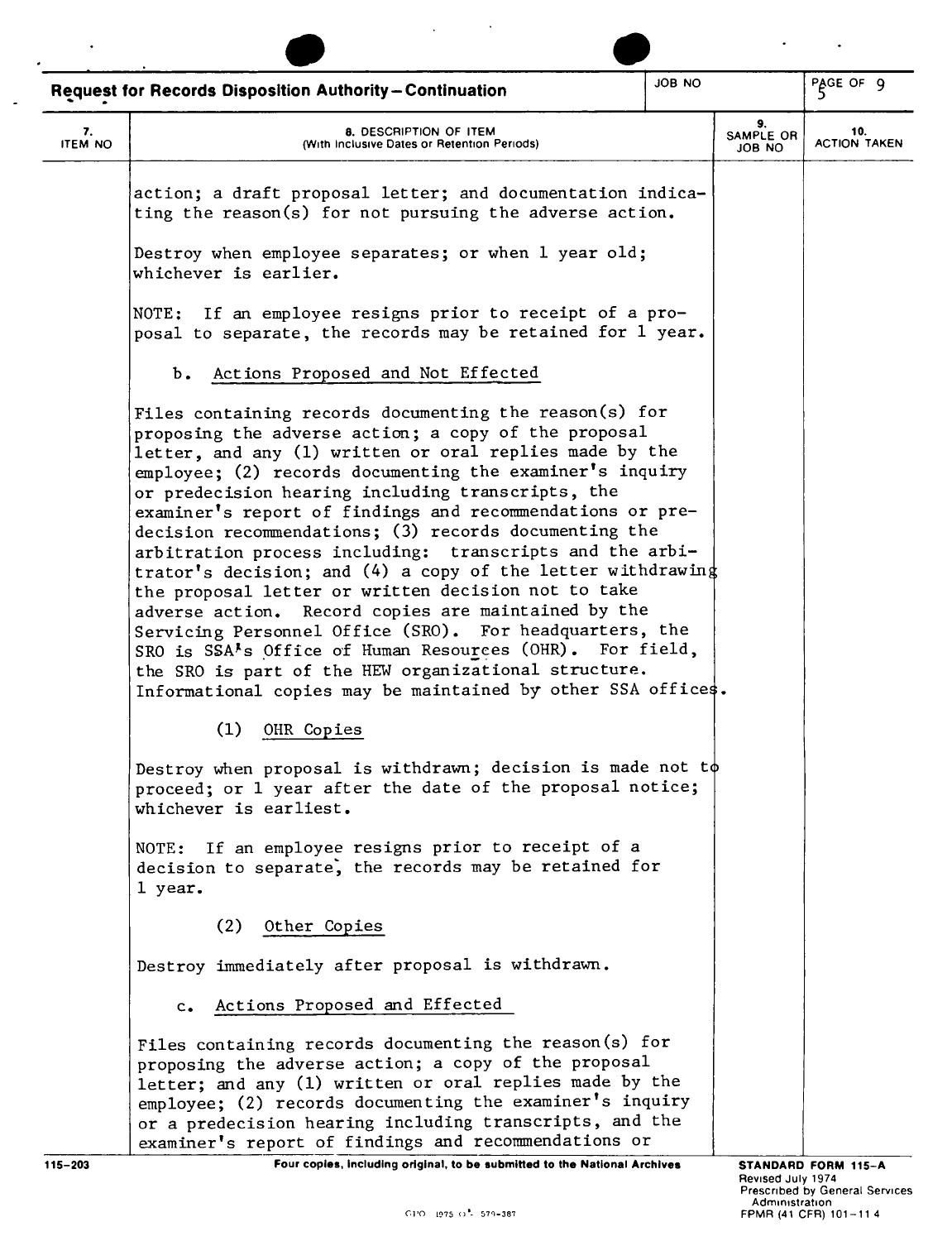| $\mathbf{v}$                                                            |                                                                                                                                                                                                                                                                                                                                                                                                                                                                                                                                     |  |                                                                                             |                                                                                |  |
|-------------------------------------------------------------------------|-------------------------------------------------------------------------------------------------------------------------------------------------------------------------------------------------------------------------------------------------------------------------------------------------------------------------------------------------------------------------------------------------------------------------------------------------------------------------------------------------------------------------------------|--|---------------------------------------------------------------------------------------------|--------------------------------------------------------------------------------|--|
| ON BOL<br><b>Request for Records Disposition Authority-Continuation</b> |                                                                                                                                                                                                                                                                                                                                                                                                                                                                                                                                     |  |                                                                                             | PAGE OF 9<br>6                                                                 |  |
| 7.<br>ITEM NO.                                                          | 8. DESCRIPTION OF ITEM<br>(With Inclusive Dates or Retention Periods)                                                                                                                                                                                                                                                                                                                                                                                                                                                               |  | 9.<br>SAMPLE OR<br>JOB NO                                                                   | 10.<br><b>ACTION TAKEN</b>                                                     |  |
|                                                                         | predecision recommendations; (3) copies of the written<br>$decision(s);$ (4) records documenting the arbitration<br>process including: transcripts and the arbitrator's<br>decision; and (5) a copy of the SF-50 journalizing the<br>adverse action. Record copies are maintained by the<br>SRO. For headquarters, the SRO is SSA's OHR. For field.<br>the SRO is part of the HEW organizational structure.<br>Informational copies of documents may be maintained by<br>other SSA offices.                                         |  |                                                                                             |                                                                                |  |
|                                                                         | (1)<br>OHR Copies                                                                                                                                                                                                                                                                                                                                                                                                                                                                                                                   |  |                                                                                             |                                                                                |  |
|                                                                         | Destroy 4 years after the case is closed (GRS 2, item<br>$3.1.b.$ .                                                                                                                                                                                                                                                                                                                                                                                                                                                                 |  |                                                                                             |                                                                                |  |
|                                                                         | (2)<br>Other Copies                                                                                                                                                                                                                                                                                                                                                                                                                                                                                                                 |  |                                                                                             |                                                                                |  |
|                                                                         | Destroy the file 90 days after date of the decision.                                                                                                                                                                                                                                                                                                                                                                                                                                                                                |  |                                                                                             |                                                                                |  |
|                                                                         | Action Appeals Files<br>d.                                                                                                                                                                                                                                                                                                                                                                                                                                                                                                          |  |                                                                                             |                                                                                |  |
|                                                                         | Files containing the contents of the Proposed and Effected<br>Adverse Action File plus the employee's letter of appeal;<br>the appellate authorities' written request for the file;<br>a copy of the Agency's comments regarding the appeal;<br>records documenting the appellate authority's review.<br>including: hearing transcripts, and a copy of the<br>appellate decision; and a copy of the SF-50 journalizing<br>any change recommended by the appellate authority.                                                        |  |                                                                                             |                                                                                |  |
|                                                                         | Destroy 4 years after the case is closed (GRS 2, item<br>$3.1.b.$ ).                                                                                                                                                                                                                                                                                                                                                                                                                                                                |  |                                                                                             |                                                                                |  |
|                                                                         | Within-Grade Increase Files<br>6.                                                                                                                                                                                                                                                                                                                                                                                                                                                                                                   |  |                                                                                             |                                                                                |  |
|                                                                         | Within-Grade Increase Denial Evidence File<br>$a_{\bullet}$                                                                                                                                                                                                                                                                                                                                                                                                                                                                         |  |                                                                                             |                                                                                |  |
|                                                                         | Files containing records accumulated in the administrative $NC-47-75+20$<br>review of a decision to withhold an employee's within-<br>grade increase (WIGI) including: records documenting the<br>reason(s) for withholding the WIGI; the 60 day advance<br>notice; the notice of denial of increase; the employee's<br>request for reconsideration; any documents submitted by<br>the employee; investigative reports; transcripts; a copy<br>of the reconsideration decision; and a copy of the SF-50<br>journalizing the denial. |  | item XIV.C.<br>(To be)<br>deleted<br>and re-<br>placed by<br>the items<br>listed<br>below.) |                                                                                |  |
|                                                                         | Destroy 2 years after approval or disapproval of the WIGI.                                                                                                                                                                                                                                                                                                                                                                                                                                                                          |  |                                                                                             |                                                                                |  |
| $115 - 203$                                                             | Four copies, including original, to be submitted to the National Archives<br>GPO 1975 O - 579-387                                                                                                                                                                                                                                                                                                                                                                                                                                   |  | Revised July 1974<br>Administration                                                         | STANDARD FORM 115-A<br>Prescribed by General Services<br>FPMR (41 CFR) 101-114 |  |

 $\ddot{\phantom{0}}$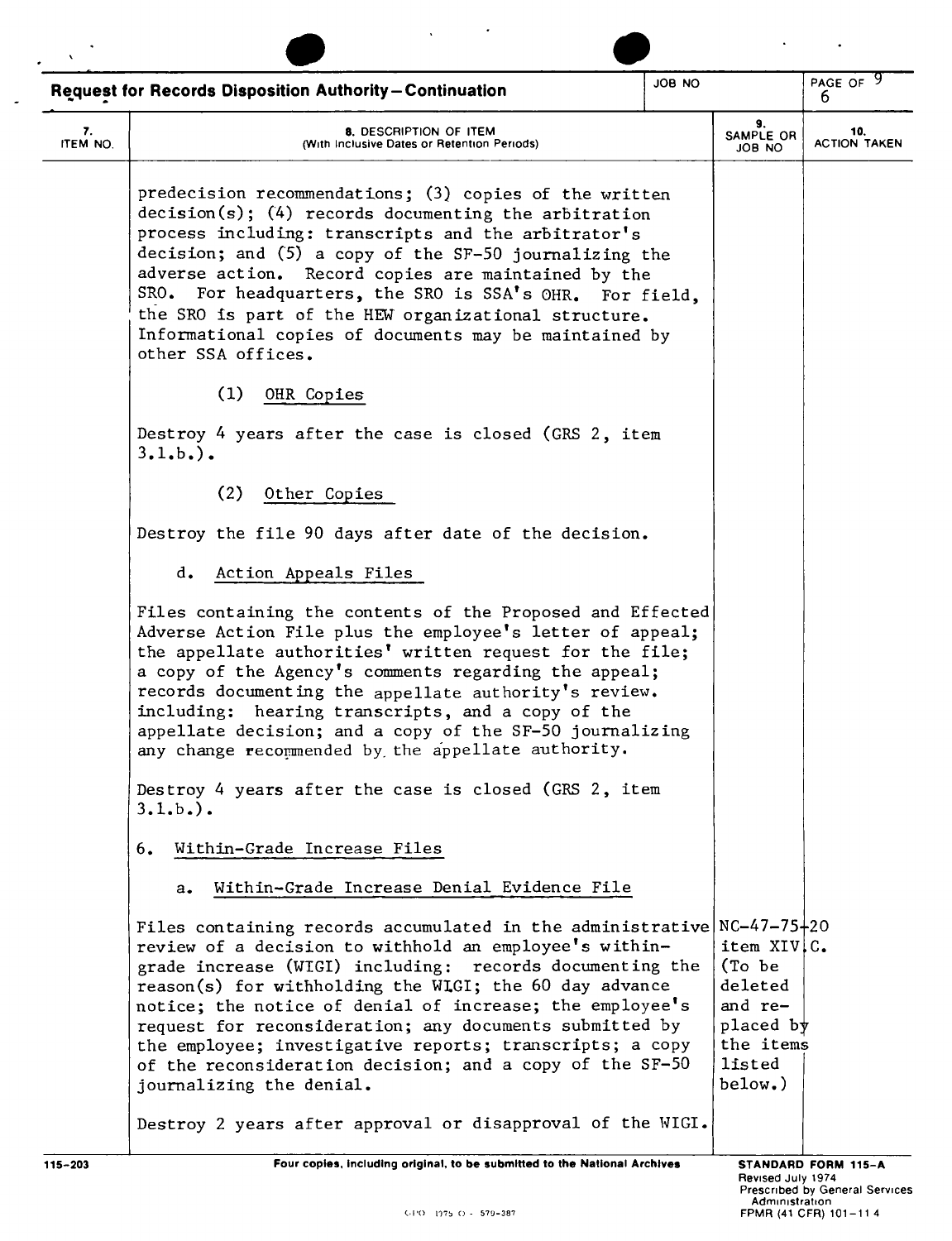|                      | <b>Request for Records Disposition Authority-Continuation</b>                                                                                                                                                                                                                                                                                                                                                                                                                                      | JOB NO |                                 | PAGE OF 9                  |
|----------------------|----------------------------------------------------------------------------------------------------------------------------------------------------------------------------------------------------------------------------------------------------------------------------------------------------------------------------------------------------------------------------------------------------------------------------------------------------------------------------------------------------|--------|---------------------------------|----------------------------|
| 7.<br><b>ITEM NO</b> | 8. DESCRIPTION OF ITEM<br>(With Inclusive Dates or Retention Periods)                                                                                                                                                                                                                                                                                                                                                                                                                              |        | 9.<br>SAMPLE OR<br>ON BOL       | 10.<br><b>ACTION TAKEN</b> |
|                      | WIGI Appeal Files<br>Ъ.                                                                                                                                                                                                                                                                                                                                                                                                                                                                            |        |                                 |                            |
|                      | Files containing the contents of the WIGI Denial Evidence<br>File plus the employee's letter of appeal; the appellate<br>authorities' written request for the file; a copy of the<br>Agency's comments regarding the appeal; a copy of the<br>appellate decision; and a copy of the SF-50 journalizing<br>any change recommended by the appellate authority.                                                                                                                                       |        |                                 |                            |
|                      | Transfer to the FRC 2 years after settlement.<br>Destroy<br>after a total 7 years' retention.                                                                                                                                                                                                                                                                                                                                                                                                      |        |                                 |                            |
|                      | 7.<br>Subpoena Files                                                                                                                                                                                                                                                                                                                                                                                                                                                                               |        |                                 |                            |
|                      | Files containing records accumulated to answer an order<br>by a court of competent jurisdiction requesting information<br>from an employee's employment records including a copy of<br>the subpoena; material gathered to respond to the<br>subpoena; a copy of the letter releasing the information<br>in lieu of a personal appearance in court; and a copy<br>of the letter to the employee indicating that the informa-<br>tion was released where the employee's consent was not<br>obtained. |        |                                 |                            |
|                      | Dispose of when the employee separates or 1 year after<br>the issue is resolved; whichever is earlier.                                                                                                                                                                                                                                                                                                                                                                                             |        |                                 |                            |
|                      | 8.<br>Garnishment Files                                                                                                                                                                                                                                                                                                                                                                                                                                                                            |        |                                 |                            |
|                      | Files containing records accumulated to process a<br>garnishment of an employee's salary in compliance with a<br>Notice of Court Lien including a copy of the lien; a copy<br>of the referral to the Division of Personnel Policy, OPT;<br>a copy of the notice that the deductions will be with-<br>drawn from the employee's salary; and a copy of the notice<br>to the Division of Personnel Policy, OPT that the<br>employee has been provided a copy of the Lien.                             |        | $NC-47-75-20$ ,<br>litem XIII.C |                            |
|                      | Destroy when 3 years old.                                                                                                                                                                                                                                                                                                                                                                                                                                                                          |        |                                 |                            |
|                      | Criminal Misconduct Files<br>9.                                                                                                                                                                                                                                                                                                                                                                                                                                                                    |        |                                 |                            |
|                      | Files containing records relating to criminal activity<br>that an employee becomes involved in while employed,<br>including correspondence from employees, Members of<br>Congress, and members of the public alleging misconduct<br>by an employee; newspaper accounts; police records; court<br>records; a written summary of interview conducted with<br>the employee; and any documents submitted by the employee.                                                                              |        |                                 |                            |
| $115 - 203$          | Four copies, including original, to be submitted to the National Archives                                                                                                                                                                                                                                                                                                                                                                                                                          |        |                                 | STANDARD FORM 115-A        |

 $\ddot{\phantom{0}}$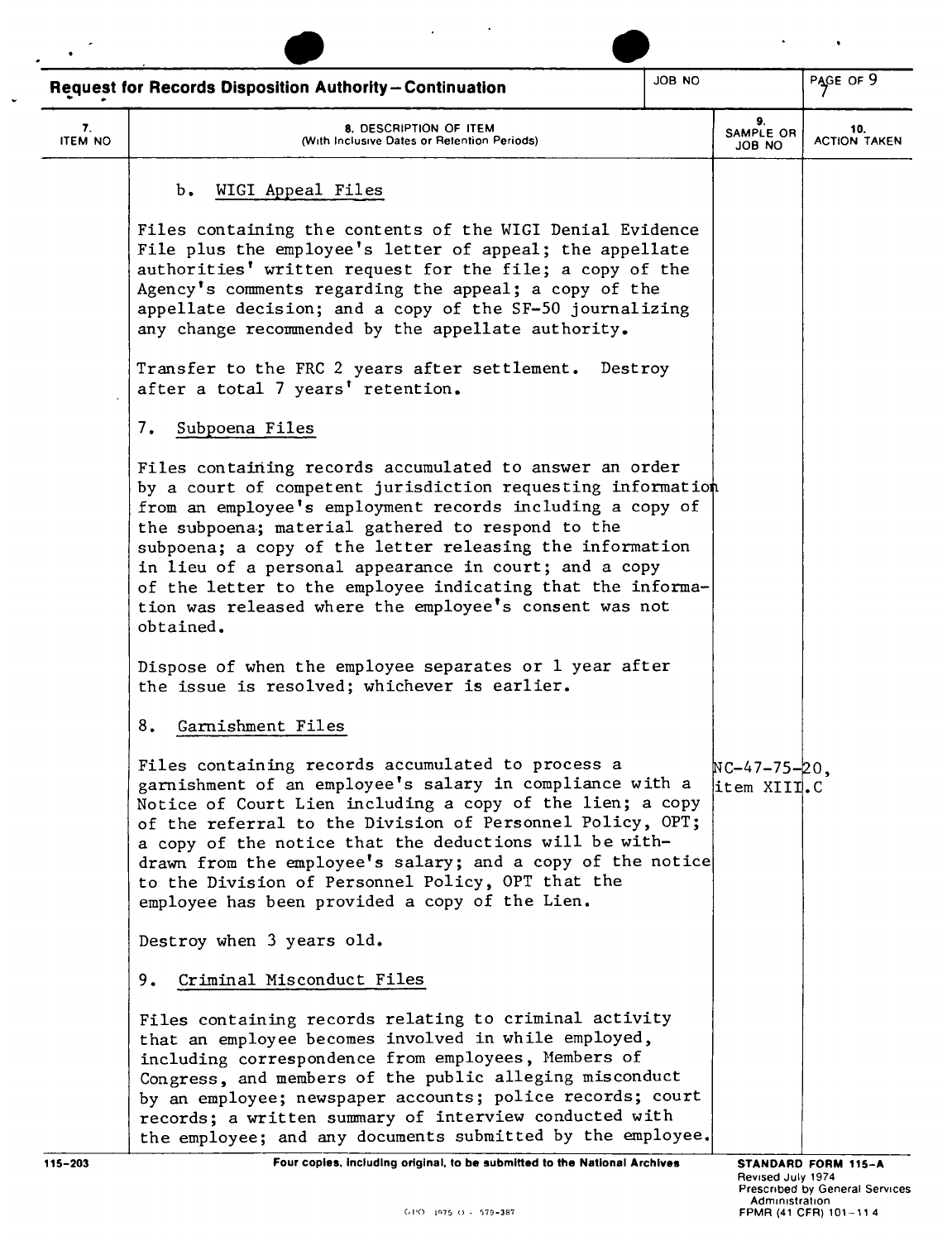|                      | JOB NO<br><b>Request for Records Disposition Authority-Continuation</b>                                                                                                                                                                                                                                                                                                                                                                                                                                                                                                                                                                                |  |                                                         | PAGE OF 9<br>8             |
|----------------------|--------------------------------------------------------------------------------------------------------------------------------------------------------------------------------------------------------------------------------------------------------------------------------------------------------------------------------------------------------------------------------------------------------------------------------------------------------------------------------------------------------------------------------------------------------------------------------------------------------------------------------------------------------|--|---------------------------------------------------------|----------------------------|
| 7.<br><b>ITEM NO</b> | 8. DESCRIPTION OF ITEM<br>(With Inclusive Dates or Retention Periods)                                                                                                                                                                                                                                                                                                                                                                                                                                                                                                                                                                                  |  | 9.<br>SAMPLE OR<br>ON BOL                               | 10.<br><b>ACTION TAKEN</b> |
|                      | Destroy when employee separates or 1 year after the issue<br>is resolved; whichever is earlier.                                                                                                                                                                                                                                                                                                                                                                                                                                                                                                                                                        |  |                                                         |                            |
|                      | 10.<br>Security Inquiry Files                                                                                                                                                                                                                                                                                                                                                                                                                                                                                                                                                                                                                          |  |                                                         |                            |
|                      | Files containing memorandums from the Security Represent-<br>ative, HEW, requesting notification when the employee<br>separates.                                                                                                                                                                                                                                                                                                                                                                                                                                                                                                                       |  |                                                         |                            |
|                      | Destroy when employee separates or 1 year after the<br>issue is resolved; whichever is earlier.                                                                                                                                                                                                                                                                                                                                                                                                                                                                                                                                                        |  |                                                         |                            |
|                      | 11.<br>Suitability Files                                                                                                                                                                                                                                                                                                                                                                                                                                                                                                                                                                                                                               |  |                                                         |                            |
|                      | Files containing records relating to an individual's<br>suitability for employment including letters of reference;<br>responses to pre-employment inquiries; National Agency<br>Checks and Inquiries (NACI) materials received from the<br>Civil Service Commission relating to non-sensitive<br>positions <sup>t</sup> qualifications and character investigations;<br>and other information which may relate to the suitability<br>of the individual for the position.                                                                                                                                                                               |  |                                                         |                            |
|                      | NACI Information<br>$a_{\bullet}$                                                                                                                                                                                                                                                                                                                                                                                                                                                                                                                                                                                                                      |  |                                                         |                            |
|                      | Destroy after the decision is made to retain or hire the<br>individual.                                                                                                                                                                                                                                                                                                                                                                                                                                                                                                                                                                                |  |                                                         |                            |
|                      | $b$ .<br>Other Information                                                                                                                                                                                                                                                                                                                                                                                                                                                                                                                                                                                                                             |  |                                                         |                            |
|                      | Destroy when employee separates or when 1 year old;<br>whichever is earlier.                                                                                                                                                                                                                                                                                                                                                                                                                                                                                                                                                                           |  |                                                         |                            |
|                      | 12.<br>SF-7B Employee Record Extension Files                                                                                                                                                                                                                                                                                                                                                                                                                                                                                                                                                                                                           |  |                                                         |                            |
|                      | A file maintained by management officials (usually the<br>employee's immediate supervisor) containing a collection<br>of temporary records which are maintained in a separate,<br>individualized folder for each employee. This file may<br>contain favorable and unfavorable information about an<br>employee covering topics such as approved awards, approved<br>suggestions, disciplinary and adverse actions, performance<br>ratings and appraisals, reassignment requests, details,<br>etc. A copy of leave or tardy records (not the original)<br>may be included in the file only when a need for improve-<br>ment in attendance is indicated. |  | $NC-47-75-20$<br>item I.D.<br>NC-47-75-22,<br>item I.C. |                            |
|                      | Review files at least semi-annually and destroy<br>$a_{\bullet}$<br>records which do not have continuing applicability. Note                                                                                                                                                                                                                                                                                                                                                                                                                                                                                                                           |  |                                                         |                            |
| 115-203              | Four copies, including original, to be submitted to the National Archives                                                                                                                                                                                                                                                                                                                                                                                                                                                                                                                                                                              |  |                                                         | STANDARD FORM 115-A        |

 $\ddot{\phantom{a}}$